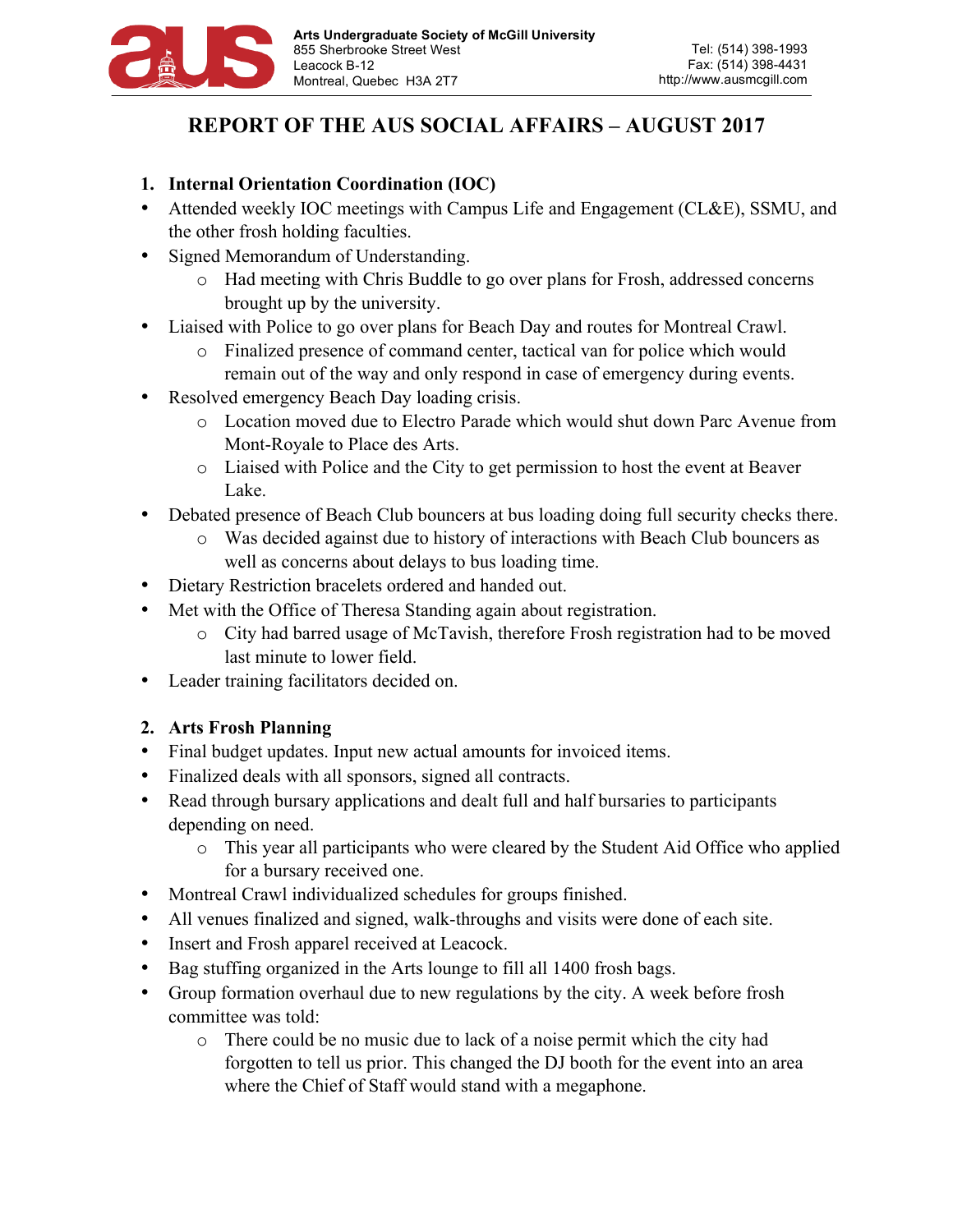

- o There could not be more than 500 people on the field at any given time, meaning that the current plan for group formation had to be redone. To solve this froshies were told to come at different times depending on the colour of their bracelet. Orange and Black bracelet groups were formed at 11:00 AM while Green bracelet groups were formed at 12:15 PM. Participants and staff coming on and off the field were counted by security and frosh coordinators at the entrance (on McTavish) and exit (on Dr. Penfield). When the cap was reached participants were to form a line up McTavish towards Pins.
- All required materials for Frosh registration gathered. New clamp was purchased to replace old malfunctioning one.
- Bag pick up/Registration ran from  $24<sup>th</sup> 30<sup>th</sup>$ . Coordinators staffed the tent from 9:00 AM to 4:30 PM (5:00 PM on most days), handing out frosh bags and apparel to participants as well as clamping their frosh bracelets on them.
- Faculty Specific training held for the Leaders and O-staff to brief them on various Frosh week events.

## **3. Frosh Week**

The layout of events went as follows:

| Arts  | Who Ya Gonna | All-Ages | Group formation on Rutherford field booked through      | 8/31/2017 11:00 8/31/2017 2:00 |                |
|-------|--------------|----------|---------------------------------------------------------|--------------------------------|----------------|
| Frosh | Call         |          | $McGill$ Athletics + the city. Froshies gathered on the | AM                             | <b>PM</b>      |
|       |              |          | field at 11 AM to be put into groups with their Frosh   |                                |                |
|       |              |          | Leaders. Once in their groups, ice breakers and games   |                                |                |
|       |              |          | ran to help the new students settle in and introduce    |                                |                |
|       |              |          | themselves. The event wrapped up around 2 PM.           |                                |                |
|       |              |          | Expected turnout remained the same, however, only       |                                |                |
|       |              |          | 500 people were let on the field at a time. Orange and  |                                |                |
|       |              |          | Black bracelets arrived to the field at 11 AM while     |                                |                |
|       |              |          | green arrived 12:15 PM. There was security at the       |                                |                |
|       |              |          | entrance as well as a coordinator to count the froshies |                                |                |
|       |              |          | coming onto the field. Once a group of 25 was made      |                                |                |
|       |              |          | and left the field, 25 new participants were let onto   |                                |                |
|       |              |          | the field to form a group.                              |                                |                |
|       |              |          |                                                         |                                |                |
| Arts  | Ghost Crawl  | All-Ages | Crawl through various food stops and bars. Froshies     | 8/31/2017 2:00                 | 8/31/2017 7:00 |
| Frosh |              |          | were lead by their frosh leaders on one of two routes:  | <b>PM</b>                      | <b>PM</b>      |
|       |              |          | East (7 stops) or West (6 stops), each route had 2 food |                                |                |
|       |              |          | stops. There were bathrooms at all stops, although not  |                                |                |
|       |              |          | all were gender-neutral. Each stop was staffed by a     |                                |                |
|       |              |          | Frosh Coordinator, O-staff, and the venue's security +  |                                |                |
|       |              |          | bar staff. Our Inclusivity Coordinator was stationed to |                                |                |
|       |              |          | roam between the venues on the crawl to respond to any  |                                |                |
|       |              |          | situations that may arise. This year we are also worked |                                |                |
|       |              |          | with the SPVM. They had our crawl routes before Frosh   |                                |                |
|       |              |          | began and had a Command Station in a central location   |                                |                |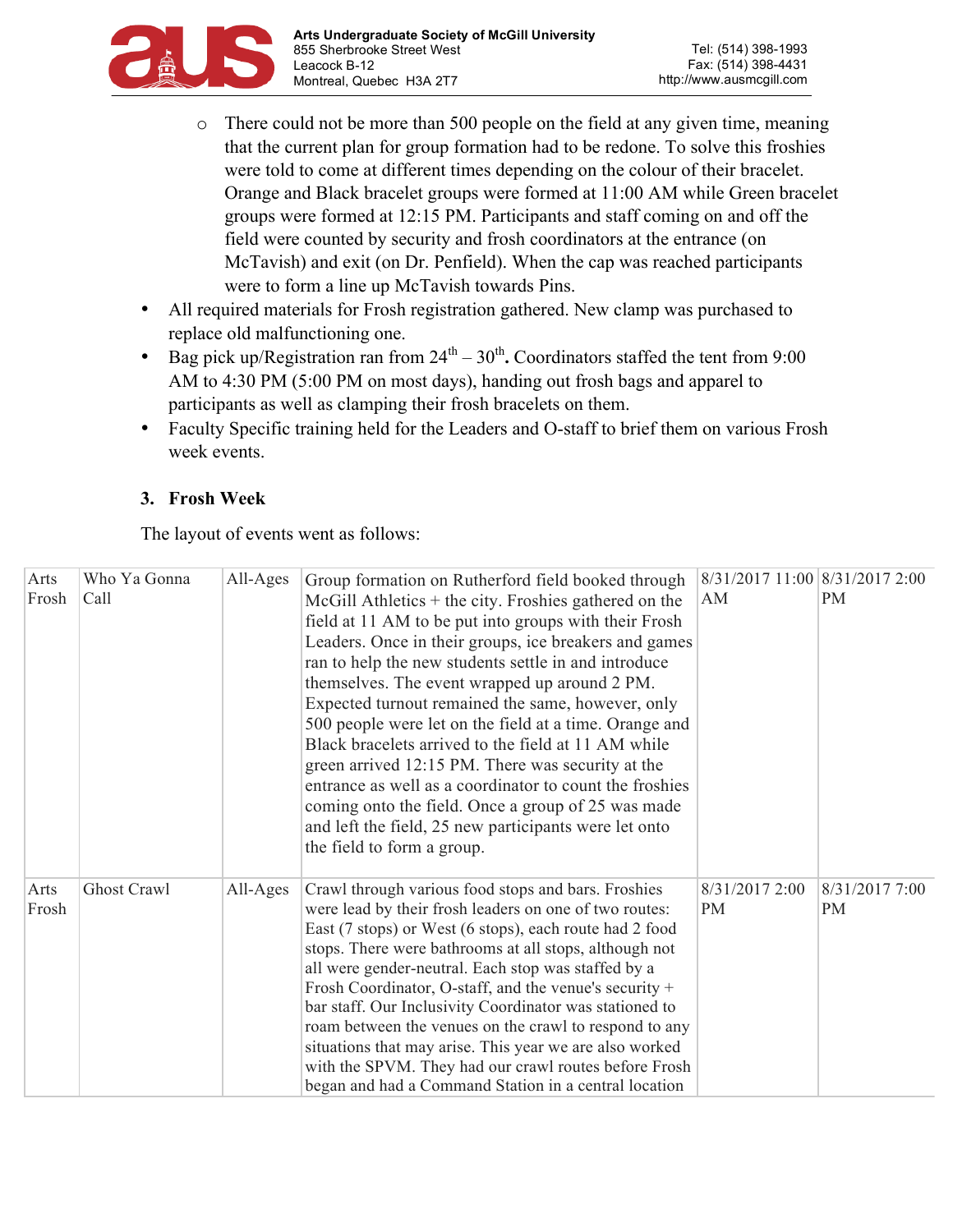

|               |                                        |          | which worked with our coordinators to mitigate risk and<br>respond in case of emergency.                                                                                                                                                                                                                                                                                                                                                                                                                                                 |                             |                             |
|---------------|----------------------------------------|----------|------------------------------------------------------------------------------------------------------------------------------------------------------------------------------------------------------------------------------------------------------------------------------------------------------------------------------------------------------------------------------------------------------------------------------------------------------------------------------------------------------------------------------------------|-----------------------------|-----------------------------|
| Arts<br>Frosh | A Spectre is<br>Haunting               | All-Ages | The first night event. This event took place Club Unity<br>in Montreal's Gay Village. Gender-neutral bathrooms<br>were available at the venue. MSERT, Red Frogs, and<br>Walksafe were on site. The venue be provided security<br>and bar staff. For safe travels to and from the venue, O-<br>staff and Coordinators were shifted on major<br>intersections all around venue to direct participants. The<br>SPVM also had the location and details of our night<br>event and were be posted nearby, once again, in case of<br>emergency. | 8/31/2017 9:00<br><b>PM</b> | 9/1/20173:00<br>AM          |
| Arts<br>Frosh | Bust the Sandman                       | All-Ages | Relaxed event at Montreal's Plage de l'Horloge. This<br>event ran simultaneously with the boat cruises. Plage<br>was wheelchair accessible. This was an alcohol-free<br>event. The main purpose of Plage was to serve as a<br>holding area before and after Frosh groups attended<br>their boat cruise.                                                                                                                                                                                                                                  |                             |                             |
| Arts<br>Frosh | Cruise on the Styx                     | All-Ages | Participants embarked on a 90-minute boat cruise on the 9/1/2017 11:30<br>Saint-Lawrence River. The boats was wheelchair<br>accessible. Coordinators were shifted on harm reduction<br>and roaming on each cruise. AML Croisiere provided<br>security and bar staff for both cruises. Each boat hit its<br>capacity of 750.                                                                                                                                                                                                              | AM                          | 9/1/2017 4:00<br><b>PM</b>  |
| Arts<br>Frosh | Power Grid                             | All-Ages | Friday evening event. As it was the night before Beach<br>Day, little turnout was seen. Numbers, however, still did PM<br>remain within projections.                                                                                                                                                                                                                                                                                                                                                                                     | 9/1/2017 9:00               | 9/2/2017 12:00<br>AM        |
| Arts<br>Frosh | Ghost Containment   All-Ages<br>System |          | Movie night on Forbes field. Ghostbusters was shown.<br>Projector and screen service purchased from Benny<br>Camping whose insurance details were provided to<br>Campus Space and Planning. Coordinators and O-staff<br>were staffed on the field.                                                                                                                                                                                                                                                                                       | 9/2/2017 8:00<br><b>PM</b>  | 9/2/2017 10:00<br>PM        |
| Arts<br>Frosh | Getting Slimed                         | All-Ages | Mountain Breakfast. Cancelled due to the rain.                                                                                                                                                                                                                                                                                                                                                                                                                                                                                           | 9/3/2017 9:00<br>AM         | 9/3/2017 12:00<br><b>PM</b> |
| Arts<br>Frosh | <b>Stay Puft</b><br>Marshmallow Man    | All-Ages | Tam Tams event. Cancelled due to the Rain                                                                                                                                                                                                                                                                                                                                                                                                                                                                                                | 9/3/2017 12:00<br><b>PM</b> | 9/3/2017 6:00<br><b>PM</b>  |
| Arts<br>Frosh | <b>Ghastly Ghost</b><br><b>Notes</b>   | All-Ages | Piknic Electronic cancelled due to the Rain. This event<br>was replaced with an Arcade day at the Forum de<br>Montreal. Food, drinks, and game cards were bought for<br>participants.                                                                                                                                                                                                                                                                                                                                                    | 9/3/2017 2:00<br><b>PM</b>  | 9/3/2017 8:00<br><b>PM</b>  |

Not included in the chart are the interfaculty events: Beach Day on September 2, 2017 and All Frosh Concert on September 3, 2017. Beach day proceeded smoothly this year with a very positive response from Beach Club owners. Transition zone worked well and our largest problems were on the mountain.

For All-Frosh Concert capacity was hit this year at the Rap Venue (Metropolis). Participants were able to see Jazz Cartier at 11:15 PM and 3Blau shortly after 12:00 AM.